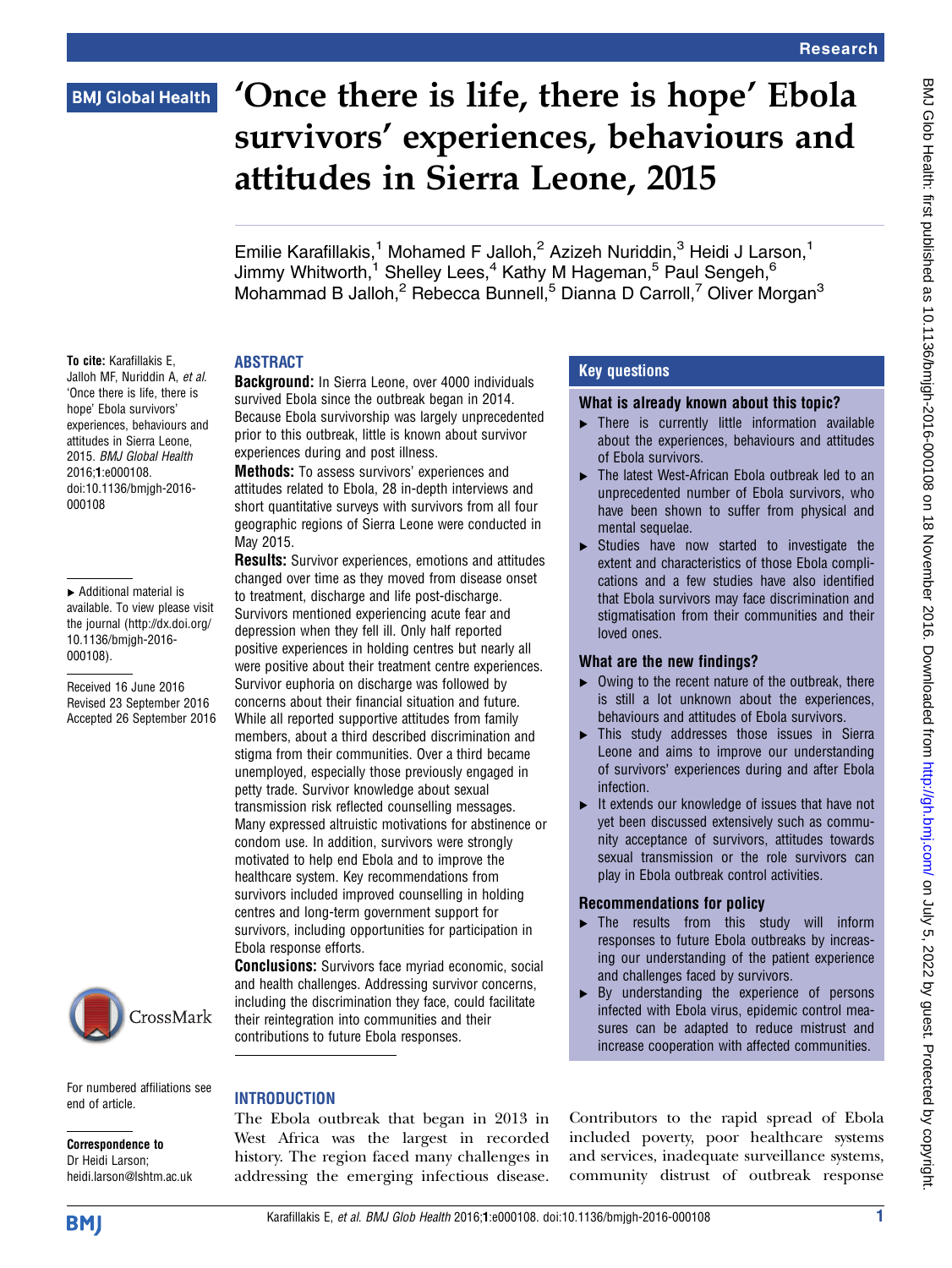teams and contact with infected people at home, in healthcare facilities and during traditional burials. $1^2$ Identifying and addressing the knowledge, attitudes and practices of the public played a key role in addressing some of these contributors.

In Sierra Leone, the outbreak was declared in May<sup>[3](#page-8-0)</sup> and peaked in November  $2014<sup>4</sup>$  $2014<sup>4</sup>$  $2014<sup>4</sup>$  but the outbreak response varied from one district to the next, as each district faced the disease at different times and inten-sities.<sup>[5](#page-8-0)</sup> Though mortality associated with this outbreak was high, there have never been so many Ebola survivors before. In Sierra Leone alone, there were over 14 000 cases with an estimated  $4051$  survivors.<sup>[6](#page-8-0)</sup> Many survivors are suffering from physical and mental sequelae.<sup>[7](#page-8-0)</sup> 'Post-Ebola virus disease syndrome' characterises these complex symptoms, which may affect survivors' daily functions and ability to work and may include chronic joint and muscle pain, fatigue, hearing and vision loss, depression and memory problems.<sup>89</sup>

Surveys have also identified that Ebola survivors may face discrimination and stigmatisation from their communities and their loved ones. In August 2014, a national household survey conducted in Sierra Leone showed that 96% of respondents held at least one dis-criminatory attitude towards Ebola survivors.<sup>[10](#page-8-0)</sup> Although declining, 46% of respondents still held at least one dis-criminatory viewpoint in July 2015.<sup>[11](#page-8-0)–14</sup> In Sierra Leone, The Comprehensive Program for Ebola Survivors (CPES) has been developed to protect Ebola survivors. The WHO, together with partner organisations involved in the Ebola response, offered technical support for the development and implementation of this program. It aims to ensure Ebola survivors access the health and social welfare services they require. It includes programs that target stigmatisation and the health-related complications of the disease, and also aims to prevent further transmission, especially through sexual intercourse. It includes counselling and access to health services such as eye clinics, sexual health counselling for individuals and couples, and semen testing. $15 \frac{15}{16}$ 

In April–May 2015, a qualitative evaluation was conducted to assess survivors' knowledge, attitudes, practices and experiences related to Ebola in Sierra Leone in order to understand survivor needs and stigma directed towards them. These findings may help inform national and local efforts to strengthen services for survivors, address identified barriers and reinforce trust in the healthcare system in a post-Ebola environment in Sierra Leone.

## **METHODS**

This evaluation followed a mixed method design consisting of qualitative interviews followed by short post-interview surveys. The post-interview survey was conducted in order to quantify key thematic areas from the in-depth interviews (IDIs). Triangulating the short survey data with the in-depth qualitative findings aimed

to provide a more accurate narrative of survivors' experiences, perceptions, attitudes and practices.

#### Sampling and selection of participants

The evaluation consisted of 28 IDIs with survivors at least 18 years of age, followed by a short survey conducted immediately after each IDI. The researchers discussed data saturation and estimated it to be reached at or after 20 interviews. Five districts of Sierra Leone were purposively selected to cover all four geographic regions of the country and to include survivors with varied Ebola Treatment Units (ETUs) discharge dates: Western Urban and Western Rural (both western area), Kambia and Port Loko (both northern province), Kono (eastern province) and Moyamba (southern province). Four interviews were conducted in each district, except in Kambia, where eight individuals participated to include survivors from the Guinea border area. Survivors from Guinea were excluded and only those who were infected in Kambia and were treated in an ETU in Kambia or Port Loko were included in the study. ETUs' psychosocial counsellors and Survivor Psychosocial Networks present in each district were contacted to purposively identify survivors which were interviewed in their homes alone. Snowball sampling was also used to ask participants to refer other potential Ebola survivors. Diversity in participants' sex, discharge date, rural versus urban setting and age was ensured in the selection process. No relationship with participants was established prior to study initiation, and all participants provided informed consent for their participation in this study. Participants had to be  $\geq$ 18 years old and had to present an Ebola survivor certificate issued by the government of Sierra Leone. No participant refused to participate or dropped out of the study.

#### Data collection

Data collection occurred between April and May 2015. Facilitators and note-takers, both males and females, were trained during a 3-day workshop on how to conduct the IDIs. They were led by a senior program manager of FOCUS1000 (MFJ). The interview guide and protocols were first developed by two behavioural scientists with field experience of working in the Ebola response in Sierra Leone. The draft instruments were then reviewed by a senior scientist with extensive experience working with HIV populations in sub-Saharan Africa. Local contextualisation and cultural appropriateness were ensured by a second review from a partner from a local non-governmental organisation (NGO) with experience in conducting knowledge, attitude and practice (KAP) assessments in Sierra Leone. The instruments were then pre-tested by the behavioural scientists with three survivors from the Western Area (which were not included in the final study results) and feedback was used to revise and finalise the instruments. Each IDI (see online [supplementary appendix 1\)](http://dx.doi.org/10.1136/bmjgh-2016-000108) was directly followed by a post-interview survey (see online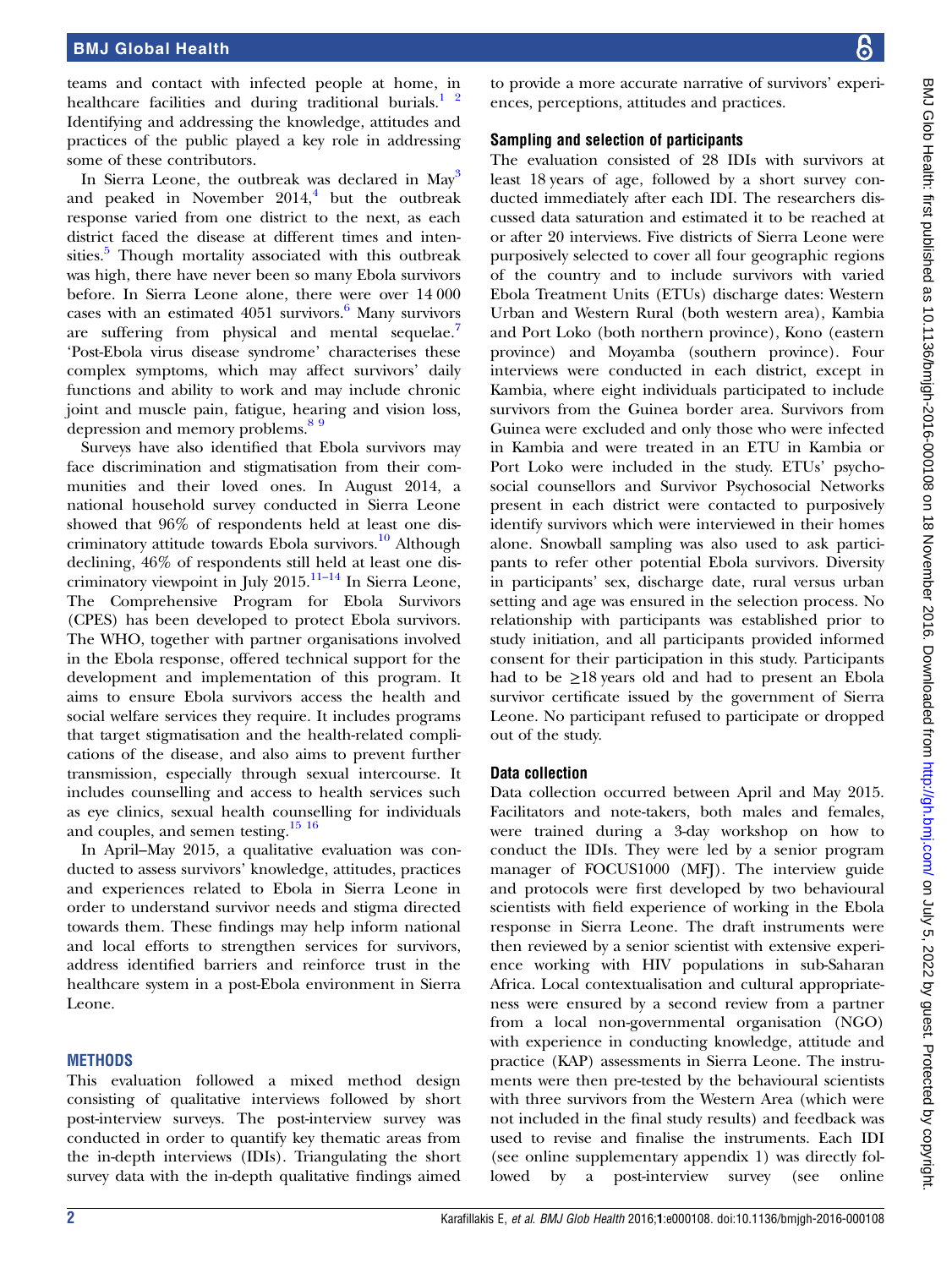[supplementary](http://dx.doi.org/10.1136/bmjgh-2016-000108) appendix 2), which was administered face-to-face by the IDI facilitator using a paper-based instrument. Interviews were conducted in Krio, the most widely spoken language in Sierra Leone, to ensure consistency of the interview questions and to help standardise questions and probes. However, some keywords were translated to the dominant local languages and participants were given the opportunity to express their views on particular subjects in their local languages if necessary. All survivors interviewed were fluent and agreed to be interviewed in Krio. Interviews were tape-recorded and supplemented with hand-written notes. Facilitators and note-takers transcribed and translated the recordings into English. All transcripts were reviewed by a separate supervisory team to ensure accuracy.

#### Coding and data analysis

Through a deductive coding process, two of the authors developed and reached consensus on parent codes drawn from the IDI guide. Subcodes were developed using an inductive process. Evaluators coded transcripts using Dedoose, a web-based, qualitative analysis software package and achieved consensus on a final codebook which was used to code all transcripts. Key themes were then identified and summarised. The methodological orientation underpinning the study was a phenomenological inquiry. No repeat interviews could be carried out, and transcripts and findings could not be returned to participants for feedback due to the ongoing Ebola outbreak at the time of the interviews. However, after each interview, major points discussed were repeated to participants for concurrence.

Post-interview survey data were entered into Open Data Kit (ODK) and subsequently uploaded to Kobo Collect's web-server for aggregation. The data repository was then imported into SPSS V.22 for analysis. The analysis included the generation of descriptive statistics using frequency tables as well as cross-tabulations using contingency tables.

## Ethical approval

The Sierra Leone Ethics and Scientific Review Committee approved the protocol and the US Centre for Disease Control (CDC) Institutional Review Board (IRB) determined the project to be public health nonresearch. This indicates data collection with human participants was done as a routine public health practice in the context of an unprecedented epidemic and, therefore, does not require ethical approval.

#### RESULTS

#### Participant characteristics

Participants (table 1) included 14 males and 14 females, with a mean age of 31 years (ranging from 18 to 67 years). Survivors were discharged from ETU an average of 4 months (range: 2–7) prior to the interviews, indicating that many were infected and treated around the

Table 1 Demographic characteristics of interviewed Ebola survivors, Sierra Leone, April–May 2015 (N=28)

I

|                                                        | Total (#)               |
|--------------------------------------------------------|-------------------------|
| Location of interview                                  |                         |
| <b>Western Urban</b>                                   | $\overline{\mathbf{4}}$ |
| <b>Western Rural</b>                                   | 4                       |
| Kambia                                                 | 8                       |
| Moyamba                                                | 4                       |
| Port Loko                                              | 4                       |
| Kono                                                   | 4                       |
| Age, years                                             |                         |
| $18 - 25$                                              | 10                      |
| $26 - 64$                                              | 16                      |
| >65                                                    | 2                       |
| Marital status (at time of interview)                  |                         |
| Single                                                 | 19                      |
| Married or with a partner                              | 9                       |
| Number of months since release from ETUs (months)      |                         |
| 2                                                      | 6                       |
| 3                                                      | 5                       |
| 4                                                      | 5                       |
| 5                                                      | 6                       |
| 6                                                      | 5                       |
| $\overline{7}$                                         | 1                       |
| Location at time of illness                            |                         |
| Same district as where interview was conducted         | 25                      |
| Different district as where interview was<br>conducted | 3                       |
| <b>Education level</b>                                 |                         |
| No formal education                                    | 7                       |
| Some primary school                                    | 3                       |
| Completed primary school                               | 2                       |
| Completed Junior secondary school                      | 8                       |
| Completed Senior secondary school                      | 4                       |
| Completed post-secondary education or training         | 4                       |
| Employment at time of interview                        |                         |
| Private business                                       | 1                       |
| Plumber/carpenter/electrician                          | 0                       |
| Petty Trader                                           | 3                       |
| Farmer                                                 | 3                       |
| Teacher/lecturer/instructor                            | 1                       |
| Motorcycle taxi driver                                 | $\overline{1}$          |
| Medical or health professional                         | 4                       |
| <b>Student</b>                                         | $\overline{2}$          |
| Other government employee                              | $\overline{c}$          |
| Unemployed                                             | 11                      |

outbreak peak (November 201[4](#page-8-0)<sup>4</sup>). Unemployment among participants rose from 7.1% prior to Ebola infection to 39.3% at the time of the interviews with a decrease in the number of private business owners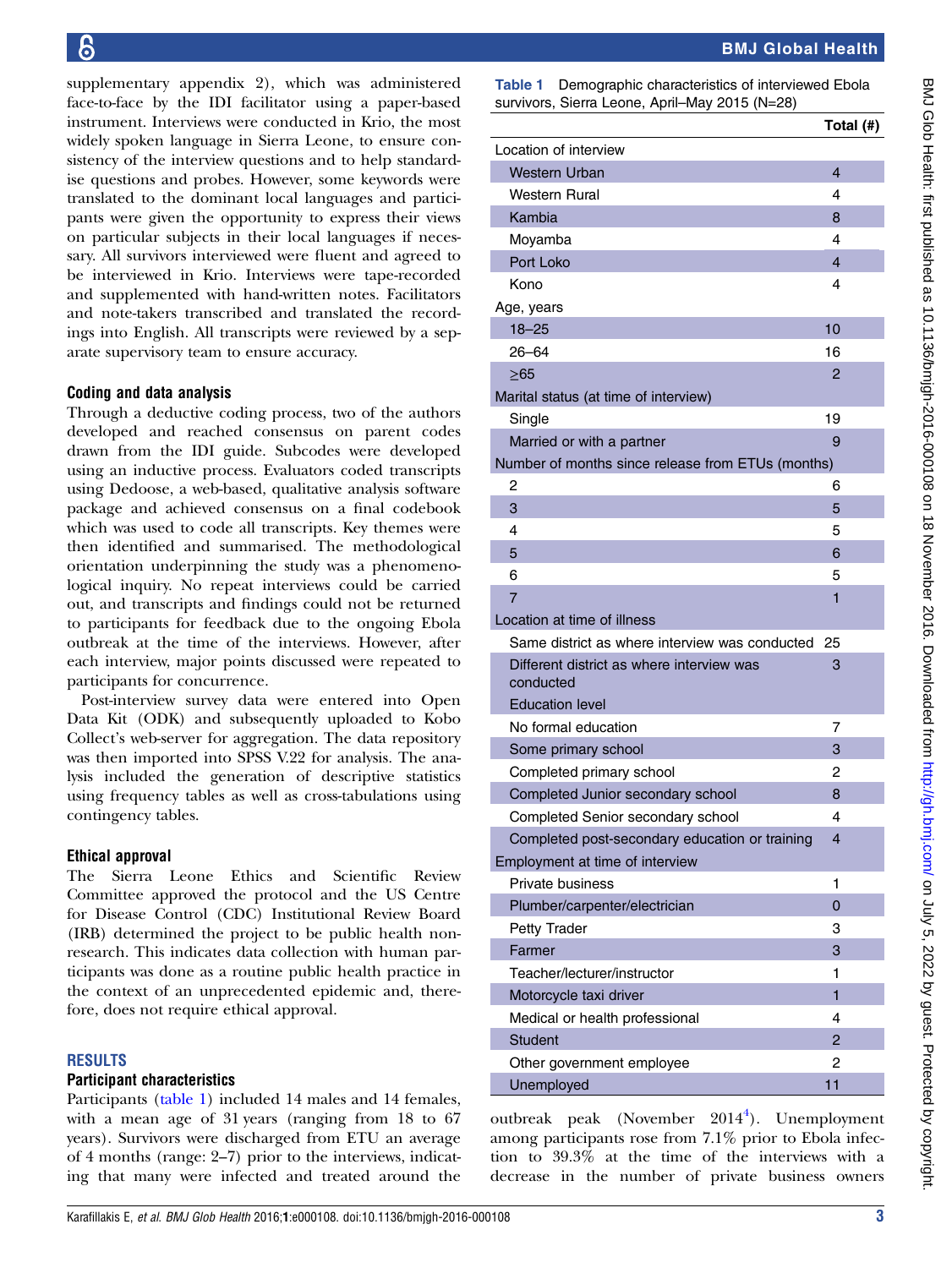(from  $10.7\%$  to  $3.6\%$ ), petty traders (from  $32.1\%$  to  $10.7\%$ ), students (from  $10.7\%$  to  $7.1\%$ ) and teachers (from  $7.1\%$  to  $3.6\%$ ), and an increase in the number of medical or health professionals (from 10.7% to 14.3%) and government employees (from 0% to 7.1%). The increase in the number of health professionals was due to the recruitment and involvement of some Ebola survivors in Ebola control activities.

#### Survey results

The survey found that 25% (7 of 28) of the survivors interviewed (42.9% males vs 57.1% females) moved home after their return from ETUs and 42.8% (3/7) of those moved to a new district. 89.3% (25 of 28) lived with their relatives at the time of the interviews, of which 88% (22 of 25) had lived with the same people before getting sick.

When questioned about potential sources of transmission, 60.7% (17 of 28) of participants stated that they had taken care of sick individuals (58.8%—10 of 17—of which were females), 46.4% (13 of 28) were living in the same household as someone suspected or confirmed to have Ebola, 14.3% (4 of 28) had participated in a burial or funeral (75%—3 of 4—of which were males, all released 6–7 months prior to the interviews) and 7.1% (2 of 28) were unsure of their source of infection. 61.5% (8 of 12) of those released 5–7 months prior to the interviews had shared a household with someone suffering from Ebola compared to 38.5% (5 of 16) of those released 2–4 months prior to the interviews.

75% (21 of 28) of survivors interviewed first sought treatment from a medical professional at a healthcare facility (61.8%—13 of 21—of which were released from an ETU 2–4 months prior to the interview), with only 21.4% (6 of 28) of participants having sought treatment from a medical professional outside a healthcare facility  $(66.6\% - 4 \text{ of } 6 \text{--} 6 \text{ which were released } 5 \text{--} 6 \text{ months}$ prior to the interview) and 3.6% (1/28) from a traditional leader (released 4 months prior to the interview). The mean number of days it took for participants to seek treatment after feeling sick was 3.36 (SD 1.7).

Participants described their day-to-day interaction with community members since their release from an ETU as very good (13 of 28, 46.4%), good (9 of 28, 32.1%), not good (4 of 28, 14.3%) or very bad (2 of 28, 7.1%). More women than men had negative experiences, with 28.5% (4 of 14) of women describing a negative community interaction compared to 14.2% (2 of 14) of men. Furthermore, 66.6% (4 of 6) of those who described a negative experience and 54.5% (12 of 22) of those who described a positive experience were released from an ETU 2–4 months prior to the interview.

A minority of survivors interviewed (8 of 28, 28.6%) stated that they had engaged in sexual intercourse since their ETU discharge (50% of which were females), with 50% (4 of 28) of them also reporting not having used a condom during their last intercourse (75% of which were females). The results showed that 87.5% (7 of 8) of

those sexually active and 75% (3 of 4) of those who did not use a condom were released from an ETU 5– 7 months prior to the interview.

# Survivors' emotional and physical state regarding illness

On diagnosis, nearly all survivors recalled feeling terrified about the uncertainty of what would happen to them, and being sick with Ebola made them feel depressed. A few survivors also acknowledged feeling shocked, as they had initially believed Ebola did not exist in Sierra Leone: "I never believed Ebola was real, so I was emotionally confused. (…) I thought nothing was wrong with me" (Moyamba, female). After learning of their diagnosis, most survivors thought death was inevitable, while some felt they were already dead. Having seen others die from Ebola, the prospect of a similar fate was reported to be emotionally challenging. They also explained they were afraid of changes in their physical appearance. Many reported being extremely weak and unable to stand, speak, sit, walk or work; they felt helpless and tormented.

## Beliefs on how infection occurred

Most survivors believed they contracted the disease by helping or caring for a sick family member: "I believe I got infected when I was caring for my sick wife. When she was sick, she couldn't do anything on her own (…). I used to clean her and helped her when she wanted to do anything" (Western Area Rural, male). Some also discussed attending burials or funerals before contracting the disease. One survivor stated: "After the burial, mourners and other people within the compound got sick and started showing signs [of Ebola]. I, as one of them, also fell sick" (Kambia, female).

## Beliefs and experience with care seeking

As national response coordination consolidated, individuals were instructed to report suspected Ebola cases to the national 117 telephone hotline or local call numbers. Before alerting health officials, many survivors tried self-medication such as oral-rehydration therapy, a common practice used for cholera and other endemic diarrheal diseases. A few survivors also described calling the 117 helpline or informing community leaders to report illness as a mean of survival. One survivor described first seeking care from a traditional healer. Survivors reported their family, community members or sometimes staff working in a quarantined area calling 117 for them, without giving them a choice: "Since I was under quarantine, there was no way to seek help elsewhere" (Western Area Rural, male).

Survivors described varied experiences with the ambulances that took them to the Ebola Holding Units (EHU). Many reported being afraid, especially of the smell and use of chlorine to disinfect the vehicles. A woman from Western Area also explained: "[I] went straight to the Ambulance but when I touched the door, one of the ambulance guys shouted at me and sprayed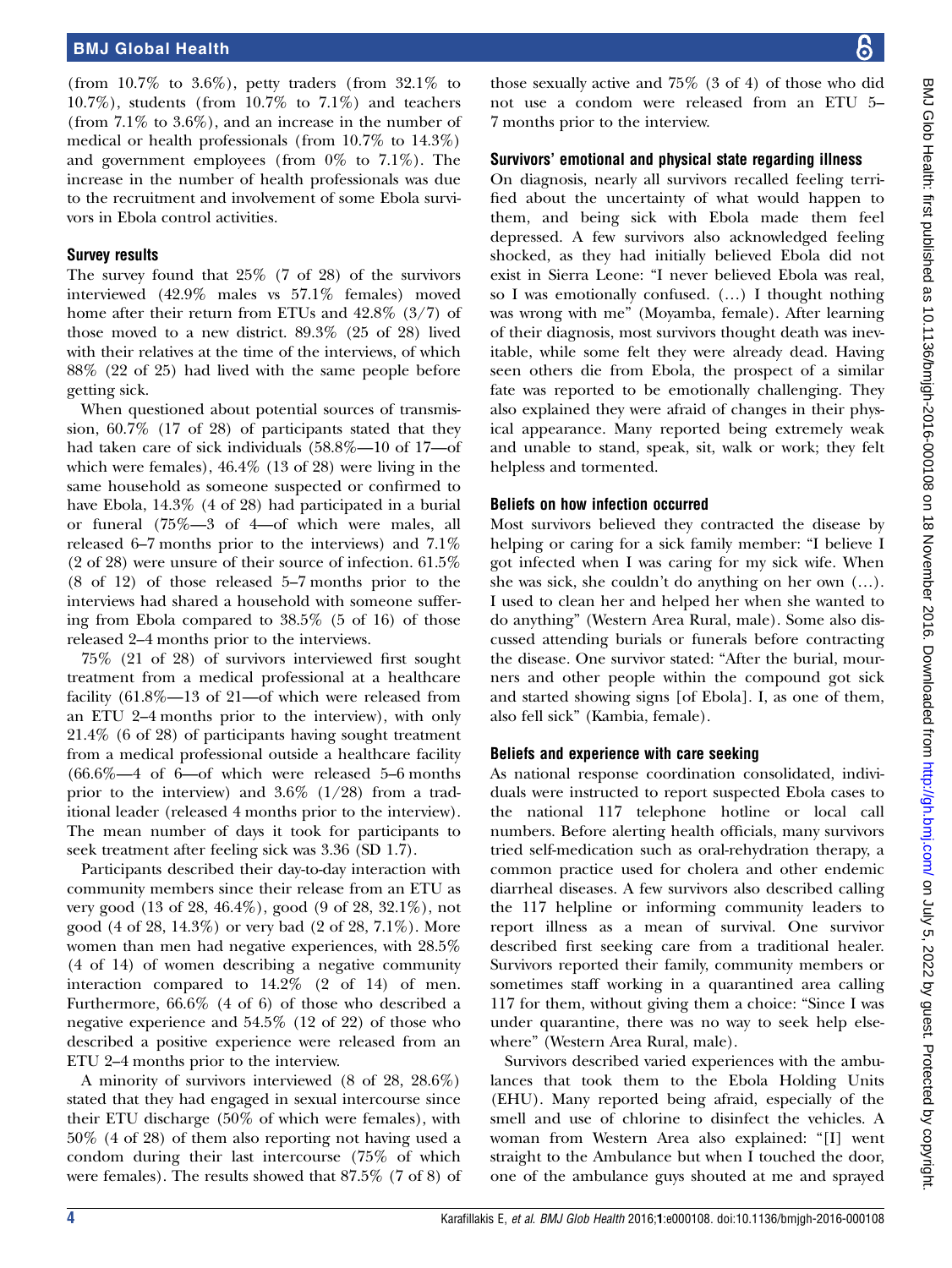where I touched the door. I was not happy." A minority of survivors also expressed dissatisfaction with the ambulance services, because the ambulances were reportedly too hot and had locked windows. Some were scared of the health workers' personal protective outfits, or of the negative image associated with the ambulances: "My mother and sisters were all crying bitterly, falling on the ground and giving remarks that I will die if I enter the Ambulance" (Kono, female). However, many survivors talked positively about the ambulance services, and praised the health workers who "started counselling me, saying that I should not be afraid and I will be ok and nothing is going to happen to me" (Western Urban, female).

# Experience with the EHU and ETU

Following an initial assessment, patients were generally transported to EHUs, where blood samples were tested. If positive, patients would be transferred to an ETU. Ideally, results were given within 24 hours, but early in the response this process was sometimes delayed by several days. While about half of survivors reported positive experiences at the EHUs and felt that they were well taken care of; the other half described EHU staff as unkind, inattentive and refusing to be in close physical contact with patients. In retrospect, a few survivors believed staff at EHUs lacked knowledge of Ebola because they told them there was no treatment available to cure the disease and yet they survived. Some survivors reported that they did not receive counselling, did not have enough food or drugs, and were left alone in an unsafe and untidy environment. One survivor mentioned: "Because of the poor treatment by the doctor I was afraid to eat the food they served me in the holding centre. I thought they wanted to kill me" (Kambia, female).

Individuals who tested positive for Ebola at the EHUs were transferred to an ETU. Nearly all interviewed survivors commented that ETU staff was kind and supportive and they were 'treated like kings'. Survivors described being pleased with the free food and medication, and appreciated counselling from health workers, including international staff. They frequently expressed enjoying the company of polite and friendly facility staff. They also mentioned being treated fairly and equally, independently of their 'race, colour or tribe'.

## Emotional state after discharge from the ETUs

Most survivors explained they were relieved after being discharged from the ETUs, felt like 'heroes', and thanked God for their survival. Some saw their recovery as a new start to life: "Once there is life, there is hope: a dead man cannot work, a dead man cannot move" (Western Area Rural, male). However, feelings of sadness, depression and anger were also expressed by a lot of survivors and they reported feeling unsupported. "Since I was discharged I have been crying for help but nobody helps me" (Western Areal Rural, female). Some

survivors also expressed frustration after being discharged because their everyday life had deteriorated: "There are times I have the feeling that life is worthless as I now don't engage in anything and now some community people are neglecting me" (Port Loko, male). A few also reported feelings of loneliness and alienation due to loosing family members to the disease.

# Family relationships

Most survivors described living 'happily', and having a good relationship with their families before becoming infected with Ebola. They further shared that such relationships did not change after their return from the ETUs, even though some households were grieving loss of other family members who had died. All interviewed survivors reported that their families welcomed them back with joy, and treated them well. Additionally, families took the roles of carers for interviewed survivors, providing either health, financial or housing support. Their lives were described, once again, as 'normal', as if nothing had changed: "My brothers are very much happy to see me back and do things together as we used to do" (Western Urban, male).

# Partner relationships

Several survivors who had a partner (boyfriends/girlfriends or husbands/wives) at the time of the interviews (9 of 28) did not report any major changes in their relationships. Only a few survivors mentioned that their partners, mostly boyfriends or girlfriends, did not treat them well when they returned from the ETUs or were afraid of or embarrassed by them. "Since the day [my boyfriend] knew I was Ebola positive, he stopped picking up my calls. (…) I know he was afraid or ashamed of me because I was infected with Ebola" (Kambia, female). While some partners ended their relationship with interviewed survivors, others reunited after 'counselling sessions' with social work staff.

## Sexual behaviour and knowledge of potential risks of Ebola sexual transmission

At the time of the interviews, messaging on sexual transmission of Ebola recommended abstinence or condom use out of caution as it was unknown whether Ebola could be sexually transmitted. All survivors reported being counselled to not have unprotected sexual intercourse for the first 90 days on discharge from the ETU, which was consistent with WHO interim advice given to survivors prior to May 2015. Many survivors conveyed that it would be risky for their partners to have sexual relationships with them. They overwhelmingly emphasised that they do not want others to go through what they had suffered. Some of the survivors reported that they decided to wait longer than the recommended 90 days and used condoms to make sure that their partner(s) would not be exposed to Ebola through sexual transmission.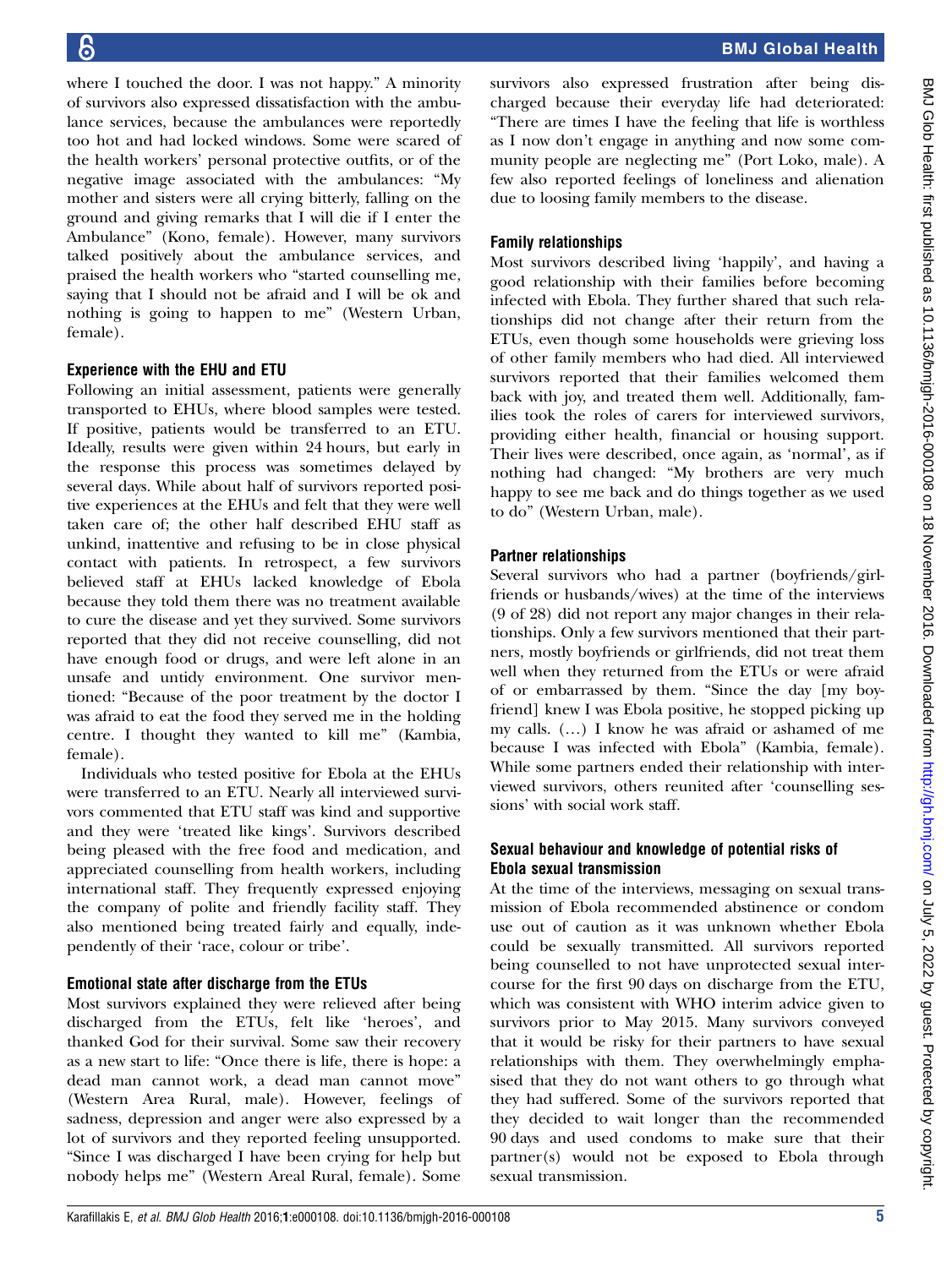In one instance, a male survivor from Port Loko expressed that all Ebola survivors should be quarantined for 3 months 'so they will not be infecting people with the disease through their sexual activities'. Other survivors mentioned that they advised their community members not to have sexual intercourse with survivors. A handful of survivors expressed that this was mostly important for males or for people who have sex with multiple partners. Finally, a few survivors experienced a loss of libido and some women felt guilty about not having sex with their husbands. One male survivor also mentioned: "My wife denied me sometimes because of the fear of the disease" (Moyamba, male).

#### Community relationships

The potential negative reaction of community members —sometimes including loved ones—emerged as a major concern for interviewed survivors when they initially suspected Ebola, which led some to deny feeling ill. However, the relationships between survivors and their communities were described positively both before and after Ebola by the majority of survivors. Survivors described themselves as social individuals, who were interactive and good 'religious' members of their communities, attending either the church or the mosque: "I am a Muslim observing my prayers. I have been a very good social person mingling with people in my community" (Kambia, female). After they were discharged from ETUs, many survivors mentioned they were welcomed back into their communities and continued good relationships and interactions with community members, including religious and local leaders: "People living in my community have no problem with me as we interact together, attend community meetings, play games together and do things together" (Port Loko, male). Survivors shared that community members expressed their sympathy, especially if they had also lost members of their families and prayed for them.

However, a few survivors also experienced discrimination from members of their communities. They felt people were afraid of them, provoked them and stigmatised them as survivors: "Most of my neighbours abandoned and refused to accept me" (Kono, male). They were deeply affected by the discriminatory attitudes of their community, and felt abandoned, stressed and lonely due to provocations and stigmatisation. Some survivors also described being evicted from their houses by landlords who were scared of possible contagion. Some had reduced their interactions at the church or mosque and others stated that people actively avoided them and their children.

## Survivors' financial and employment situation

Survivors described their lives before becoming infected with Ebola as normal, comfortable, doing good business. However, most survivors reported losing their jobs, facing financial difficulties and being unable to take care of their families: "Before, I was employed but now, I

am not employed. (…) The more you earn, the more you live well with your family" (Western Area Rural, male). Reasons for inability to work were lack of strength and lack of finance to continue or start their businesses. Most of those shifting to unemployment were previously engaged in petty trade and business. After discharge from the ETU, one survivor became a healthcare worker and another one a government official.

Other problems mentioned were difficulties paying for their children's school fees and feeling dependent on others: "'I find it difficult now to take care of my children because I have no money, no business (…). I have to beg for our survival, but how long would that continue for?" (Port Loko, male). Moreover, although most survivors reported having received financial benefits from various organisations after being discharged from the ETUs, some reported having received insufficient assistance to help them become financially independent.

#### Improving the situation of survivors

Almost all survivors suggested that the government of Sierra Leone should help them by providing jobs, microcredit or training so they could develop necessary skills for employment. They also discussed the need for financial help and their desire to receive money, scholarships and other incentives. They mentioned their need for livelihood support, including the provision of food and supplies as well as housing. Finally, some survivors stated that the government should help in engaging communities and households on the discrimination of survivors. A woman from Moyamba explained that it is important "to sensitise community members (…) on the issue of discriminating Ebola survivors." Another survivor said that the "government should pass laws in the parliament that no one should discriminate [against] any survivor" (Moyamba, male).

#### Improving the healthcare system

In addition to improving their own situation, a few survivors suggested the need to improve health centres to help the country end the outbreak. In their opinion, health facilities are currently not well equipped, with insufficient drugs and other resources and are difficult to access: "I believe if the health workers have the right skills, facilities and the community have access to the needed resources, it will contribute to moving the country to Ebola free" (Western Area Rural, female). Survivors also recommended improving sanitation, including drinking water, latrines and hand washing.

#### Survivors' contribution to the Ebola response

All the survivors considered it their role to help their country end the Ebola outbreak and they should be "used as partners in the Ebola fight" (Kambia, male). A few of them mentioned that their first-hand knowledge of Ebola and their lack of fear due to perceived immunity would support their involvement. They strongly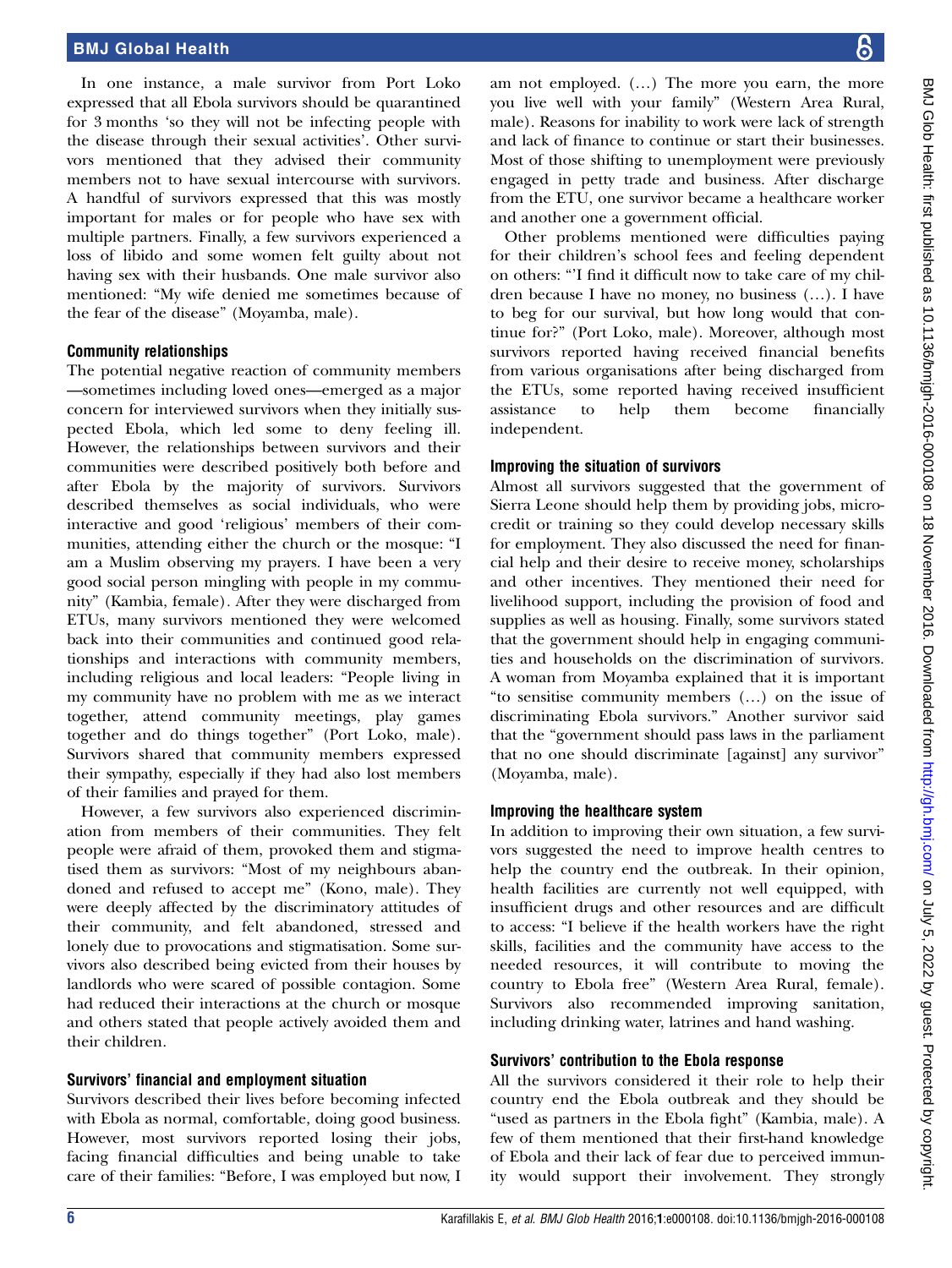believed that they should become involved in social mobilisation. One survivor explained multiple ways in which Ebola survivors could become active in the fight against Ebola: "We can (…) talk to people in our communities (…). On contact tracing, we survivors can go and meet with people that might have come into contact with Ebola infected persons and [have] ran away and [we can] explain to them how we (…) survived because we got early treatment. We will encourage them to comply with the quarantine" (Western Area Rural, female). Many were already involved in sharing their personal experiences with the community in churches and mosques, restaurants, schools or markets. They reported that they had an important role in Ebola prevention and control, and also that this role could help financially and emotionally sustain them as they adjust to being a survivor. Some also thought that they should be involved in contact tracing and others saw themselves as informal enforcers of Ebola response efforts.

#### **DISCUSSION**

Our findings suggest that survivor experiences, emotions and attitudes changed over time as they moved from disease onset to treatment, discharge and to life postdischarge. Major themes identified across the interviews included acute fear and depression linked to Ebola diagnosis, negative experiences with EHUs, positive experiences with ETUs, feelings of joy and thankfulness on discharge, altruistic motivations for the prevention of Ebola through sexual transmission and concerns about their financial situation and discrimination from their communities.

The findings demonstrate that survivors' knowledge and attitudes about sexual transmission risk largely reflected counselling messages to abstain or use condoms. It should be noted that messaging guidelines on sexual transmission evolved during the outbreak as more information became available which could have led to misperceptions and distrust of information in survivors. It could also explain why interviewed survivors released earlier in the outbreak from ETUs engaged more frequently in sexual activities as survivors were first told to use condoms or abstain for 3 months after their release, which later changed to 6 months and the 12 months. Accurate, evaluated and consistent messages on sexual transmission and appropriate condom use need to be developed and delivered to survivors and their partners. Targeted approaches to HIV and sexually transmitted infection prevention have proved to be highly effective in Sierra Leone and could be applied to the prevention of sexual transmission of Ebola.<sup>[17](#page-8-0)</sup> One recent study has shown that Ebola virus RNA can persist in semen for 284 days after the disease onset and evidence on viral persistence in other body fluids is still emerging.<sup>[18 19](#page-8-0)</sup> In light of this new evidence, semen testing and counselling services may help reduce the possibility of resurgence. Having survivors registered and

part of a longer term care and support system sustaining community engagement to reduce Ebola exposure risks while minimising stigma of survivors may also reduce future risk.<sup>[20](#page-8-0)</sup>

While all interviewees reported supportive attitudes from family members, about a third faced discrimination and stigma from their communities after their discharge. Continued promotion of the integration and acceptance of Ebola survivors in communities could reduce stigma and improve health seeking behaviours. An example of a successful reintegration strategy is the Firestone Project in Liberia where teams travelled to survivor homes before their discharge to meet with communities and engage them in plans to welcome survivors home. $2<sup>1</sup>$ These types of strategies were replicated in some regions of Sierra Leone and some NGOs, such as Partners in Health, also supported employment opportunities for survivors in the response. $2^2$  The Sierra Leone Association of Ebola Survivors was created in January 2015 to seek and ensure protection and welfare of its registered members, including Ebola survivors, orphans, widows and widowers.<sup>[23](#page-8-0)</sup> Such organisations can strengthen the voice of survivors, giving them more power to demand financial and emotional security and support from governments. They can improve the visibility of survivors, help raise awareness about their experiences and struggles, lobby government and international partners for improvements to services offered to survivors, and provide a forum in which survivors can support each other.

The Government of Sierra Leone collaborated with the United Nations Development Programme (UNDP) for the implementation of the 'Social Rehabilitation and Payment to Ebola Survivors Project' which aims to prevent conflict and build resilience by addressing social marginalisation and discrimination of Survivors. $^{24}$  $^{24}$  $^{24}$  Local NGOs, such as Focus1000, and international NGOs, such as Partners in Health (PIH) and Wold Hope International (WHI), have implemented interventions to support survivors. These interventions have already shown that by addressing issues of stigma and discrimination at both the community level and the national level, individual attitudes and actions towards survivors may shift from the need to exclude to the need to include. It is important to maintain and improve these existing activities, as well as to ensure they are implemented to cover all survivors across West Africa. Communication strategies that support survivor reintegration into the community need to be evaluated and further developed.

Interviewees emphasised that the improvement of health services is important for ending Ebola transmission. The West-African Ebola outbreak has shed light on issues related to existing medical and epidemiological capacity to respond to emerging disease outbreaks, including problems with the organisation and perform-ance of health systems.<sup>[25](#page-8-0)</sup> Furthermore, challenges around building community trust and confidence in the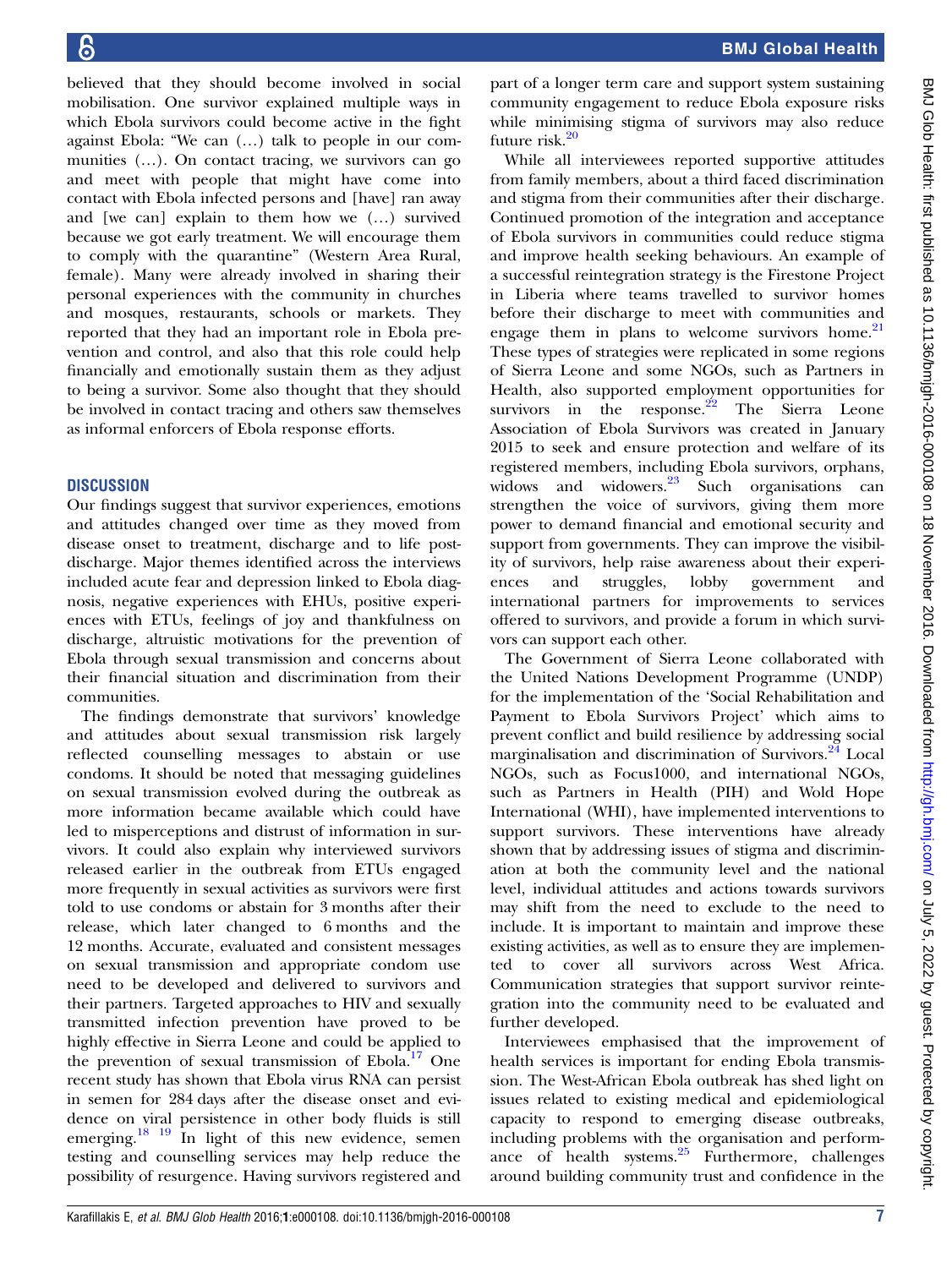healthcare system persist. Efforts to understand and address trust and confidence in the healthcare systems within particularly heavily affected communities are critical for future planning. This could start with the empowerment and engagement of survivors and entire communities in their health, and ensuring government and international actions are transparent and well communicated to the public.

This study revealed that half of interviewees reported negative experiences in EHUs. These may have been influenced by the fact that they were ill earlier in the outbreak, when services were not yet fully functional and misconceptions about the disease and its transmission where common. These misconceptions, especially when strengthened by fear, might have impacted beliefs, attitudes and behaviours of staff working at EHUs towards Ebola patients. On the other hand, nearly all survivors were positive about their ETU experiences. The difference in experiences at EHUs and ETUs could be explained by the lower staff to patient ratios, poorer pay and lower levels of qualifications of staff in EHUs compared with ETUs. ETUs were restricted to Ebola patients, and had therefore higher levels of expertise and preparation to take care of Ebola patients. $26\frac{27}{10}$ 

Ending an Ebola outbreak evidently requires coordinated efforts between government, public health systems and community structures, including strong involvement from trusted community leaders. Survivors were strongly motivated to help end Ebola and to improve the healthcare system. They could serve as valuable resources in connecting the national Ebola response teams to local communities. Some studies have also shown that survivors have a role to play in engaging communities by teaching others how Ebola is transmitted and by helping families understand the need for isolation of individuals with symptoms.<sup>28 29</sup> A previous Ebola outbreak saw survivors working alongside safe burial teams, contact tracers and community educators, which, to some extent, also happened in Sierra Leone.<sup>[11](#page-8-0)</sup> They can potentially contribute to Sierra Leone's readiness to prevent, detect and respond to future outbreaks as well as in strengthening public confidence in the healthcare system. Ways of incorporating survivors into response leadership roles also need to be identified.

Acute fear and depression emerged as a major theme among interviewees when discussing their initial experiences with the disease. Many survivors were still facing substantial emotional challenges, financial difficulties, dealing with having lost family members and decreased normal interactions with community members at the time the interviews were conducted. Coupled with some persistent discrimination, survivors faced myriad economic, social and health challenges. Addressing these concerns could facilitate survivors' reintegration into communities. The medical and social service interven-tions offered within CPES target these issues.<sup>[16](#page-8-0)</sup> Emotional challenges faced by survivors could first be

addressed by listening to survivors at an individual level (counselling sessions) and a community level (giving them a voice to share their experiences). It is also important to address stigma in communities, by seeking support from community leaders, organising talks and discussions, or publicly supporting survivors in the media. Finally, there could be a benefit from empowering survivors by including them in future outbreak response activities and giving them an active role in preventing Ebola in their communities.<sup>21</sup> <sup>30</sup>

More research is needed to identify gaps in the health systems, as well as the education, religion, business and government systems, which may contribute to survivor isolation and stigma. Evaluation of current activities referred to in this discussion will also be important to assess their actual impact on survivors and identify strengths, weaknesses, opportunities and threats. Many of the issues revealed in this evaluation are similar to those identified among survivors from previous Ebola outbreaks; $1131$ ensuring that lessons learnt from this and previous evaluations are translated into Ebola response, recovery and health protection activities is essential and could help not only Sierra Leone but also Liberia and Guinea.

#### LIMITATIONS

While this evaluation aimed to provide a detailed understanding of the experiences of Ebola survivors to inform Ebola recovery strategies and preparedness for future outbreaks in Sierra Leone; the findings may not be representative of all survivors in Sierra Leone. The outbreak has already lasted over 17 months and impacted all 14 districts, and some of the attitudes and experiences identified in this evaluation may be specific to their geographic location, the ETUs and EHUs they attended, and time of infection. Additionally, survivors were invited to participate in the interviews through local leaders who may have selected the most aware and informed members of the community and also those who may have had the most positive experiences. Finally, EHUs and ETU experiences of those who did not survive are not captured by these interviews.

#### **CONCLUSION**

This evaluation provides a description of the diverse experiences of survivors, following many months of intensified Ebola response efforts, and gives an insight into beliefs of survivors about sources of transmission, healthcare seeking behaviours, life at EHUs and ETUs, acceptance by communities and loved ones and understandings of sexual transmission. This study also stresses the importance of empowering survivors and having them contribute to Sierra Leone's preparedness to face future outbreaks. Addressing the myriad and diverse challenges survivors face such as discrimination, stigma, loss of employment and health problems—should form a centre pillar of an Ebola outbreak recovery strategy.